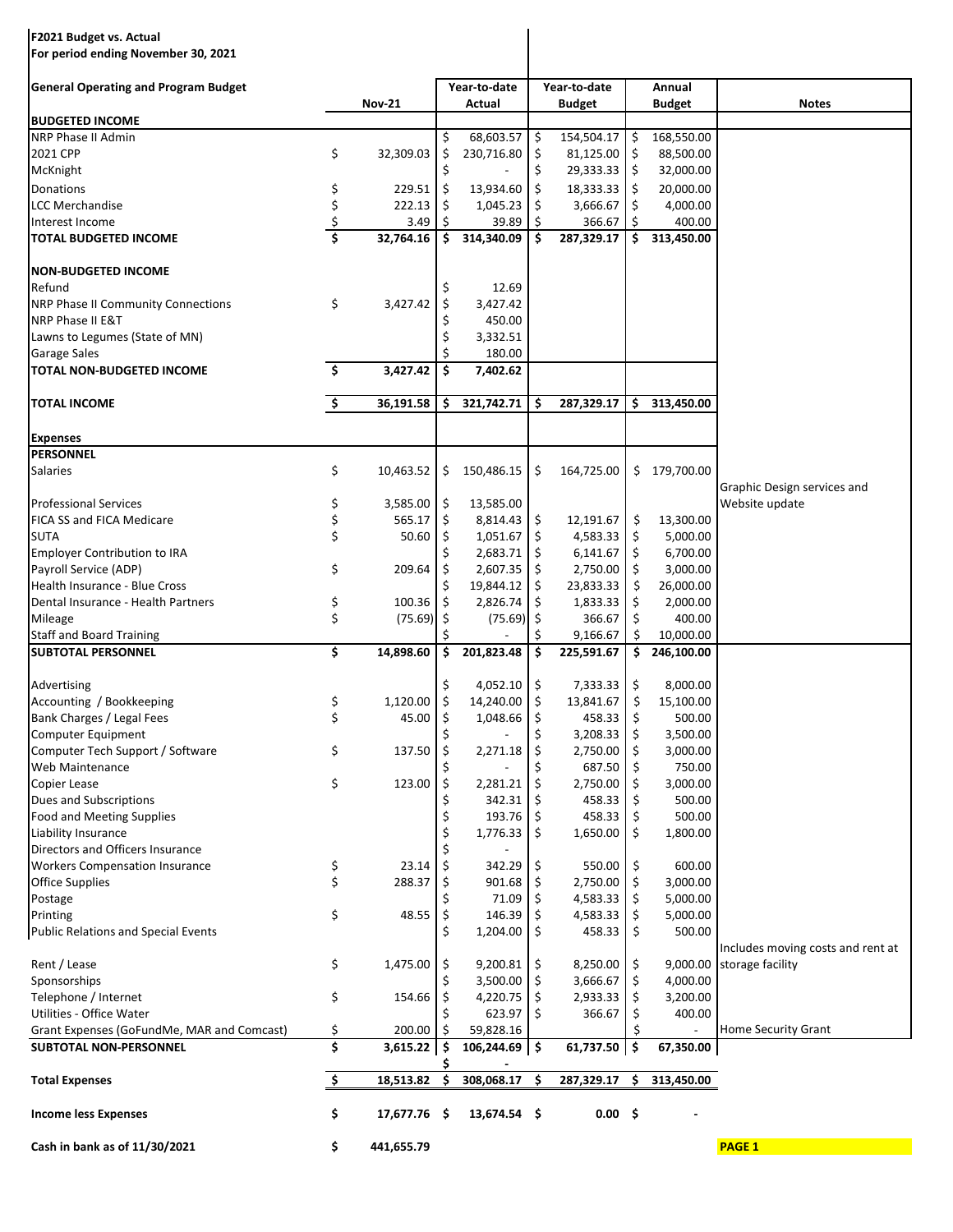## **Longfellow Community Council**

## **F2021 Budget vs. Actual**

**For period ending November 30, 2021**

| November-21 |  |
|-------------|--|
|             |  |

|                                                       | Jan-21 | Feb-21         | <b>Mar-21</b>  | <b>Apr-21</b> | $May-21$       | $Jun-21$                     | <b>Jul-21</b> | <b>Aug-21</b>                                                                                                      | Sep-21                                           | Oct-21        | <b>Nov-21</b> | <b>Dec-21</b> |
|-------------------------------------------------------|--------|----------------|----------------|---------------|----------------|------------------------------|---------------|--------------------------------------------------------------------------------------------------------------------|--------------------------------------------------|---------------|---------------|---------------|
| <b>Business Support (Comcast)</b>                     |        |                | 8,536.25<br>Ś  |               |                | 2,465.00<br>Ŝ.               |               | $1,550.00$ \$<br>Ŝ                                                                                                 | 2,500.00                                         |               |               |               |
| Home Security Grant (Go Fund Me)                      |        |                |                | 869.83        | -S             | $738.59$ $\binom{294.91}{5}$ | $200.00$ \$   | 200.00                                                                                                             |                                                  | 291.83        |               |               |
| Pandemic Grant (MAR)                                  |        |                |                |               | Ŝ.<br>6,000.00 |                              |               | 6,000.00<br>Ŝ                                                                                                      | 851.66<br>-S                                     | Ŝ<br>625.00   |               |               |
| Project Steering Committee Stipends (Go Fund Me)      |        |                | 3,000.00<br>Ŝ. | 600.00<br>-Ś  |                |                              |               |                                                                                                                    |                                                  |               |               |               |
| DuNord (Go Fund Me)                                   |        | \$22,000.00    |                |               |                |                              |               |                                                                                                                    |                                                  |               |               |               |
| DuNord (MAR)                                          |        | 3,200.00<br>Ŝ. |                |               |                |                              |               |                                                                                                                    |                                                  |               |               |               |
| Transition Longfellow (NRP Phase II E&T)              |        |                |                |               |                | \$<br>450.00                 |               |                                                                                                                    |                                                  |               |               |               |
| Lawns to Legumes (State of MN)                        |        |                |                |               |                | \$1,592.00                   |               | Ś                                                                                                                  | $2,908.41 \mid \xi$ 3,240.97 $\mid \xi$ 1,202.30 |               |               |               |
| Wilderness Inquiry (NRP Phase II River Gorge)         |        |                |                |               |                |                              | 2,000.00      |                                                                                                                    |                                                  |               |               |               |
| Business Support (NRP Phase II Community Connections) |        |                |                |               |                |                              |               |                                                                                                                    |                                                  | $2,457.03$ \$ | 785.74        |               |
| <b>TOTAL SPECIAL PROJECTS</b>                         | S      |                |                |               |                |                              |               | $$25,200.00$ $$11,536.25$ $$1,469.83$ $$6,738.59$ $$5,801.91$ $$2,200.00$ $$10,658.41$ $$6,592.63$ $$4,576.16$ $$$ |                                                  |               | 785.74 \$     | $\sim$        |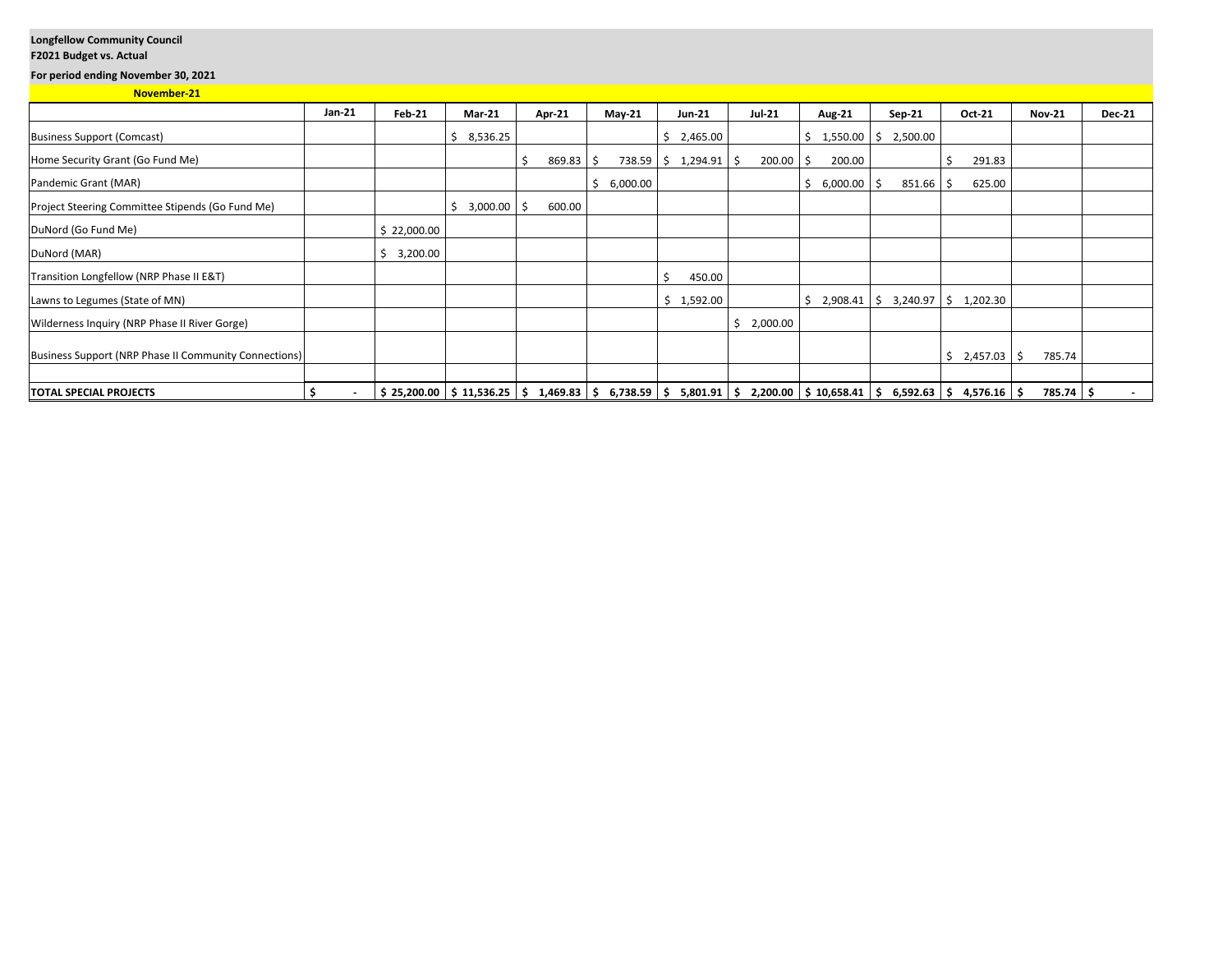## **Longfellow Community Council F2021 Budget vs. Actual For period ending November 30, 2021**

| <b>NRP Phase II Community Connections - #25011</b>                  | <b>Contract Balance</b> |
|---------------------------------------------------------------------|-------------------------|
| Communications to Welcome and Inform Residents (2.A.1)              | \$<br>29,594.32         |
| Support Community Volunteers (2.A.2.)                               | \$<br>10,688.00         |
| Promote Institutions that Foster Relationships (2.A.4.)             | \$<br>14,482.00         |
| Community Art Events (3.A.2)                                        | \$<br>441.31            |
| Longfellow Business Association Collaboration                       |                         |
| Develop Unique Longfellow Identity (3.B.3)                          | \$<br>1,400.00          |
| Longfellow History Project                                          | \$<br>4,284.58          |
| Senior Programs (4.A.1.)                                            | \$<br>1,440.00          |
| Youth Engagement Program (4.A.2)                                    | \$<br>4,991.43          |
| <b>Youth Program Collaborations</b>                                 | \$<br>1,650.00          |
| Facilitate Access to Crime and Safety Information                   | \$<br>25,961.25         |
| <b>Support Block Clubs</b>                                          | \$<br>18,100.32         |
| Refunds                                                             | \$                      |
| <b>Home Security</b>                                                | \$<br>5.76              |
| <b>Community Business Support</b>                                   | \$<br>52,520.76         |
| <b>TOTAL</b>                                                        | \$<br>165,559.73        |
| <b>NRP Phase II E&amp;T - #25000</b>                                | <b>Contract Balance</b> |
| Environmental Partnerships - 12.A.1                                 | \$<br>49,227.32         |
| Land and Water Stewardship Projects - 12.C.1 (which includes \$2000 |                         |
| for River Gorge Share the Gorge event)                              | \$<br>2,805.10          |
| Community Gardens - 12.D.1                                          | \$<br>17,125.97         |
| Promote Green Sustainable Infrastructure on Lake - 13.A.1 (which    |                         |
| includes \$5000 for 2015 Open Streets)                              | \$<br>3,500.00          |
| Improve Bicycling Facilities - 13.B.1 (Open Streets 2016)           | \$<br>4,673.56          |
| River Lake Greenway - 13.C.a                                        | \$<br>7,000.00          |
| Open Streets                                                        |                         |
| <b>TOTAL</b>                                                        | \$<br>84,331.95         |
| NRP Phase II River Gorge - #24886                                   |                         |
| <b>Ecological Restoration Activities - 15.A.2</b>                   | \$<br>18,934.50         |
| Trail Improvement Activities - 15.B.2.                              | \$<br>30,000.00         |
| Improve Water Quality (15.C.1.) (Which includes Share the Gorge     |                         |
| 2015, 2016 and 2017)                                                | \$<br>12,888.42         |
| <b>TOTAL</b>                                                        | \$<br>61,822.92         |
|                                                                     |                         |
| NRP Phase II Commercial Revitalization (Uncontracted \$\$)          |                         |
| Commercial Revitalization Support (10.A.1)                          | \$<br>13,301.18         |
| Improve Bicycle and Pedestrian Conditions (10.C.1)                  | \$                      |
| New and Existing Business Staff Support (11.A.1)                    | \$                      |
| Community Business Support (11.B.1)                                 | \$<br>8,901.37          |
| <b>TOTAL</b>                                                        | \$<br>22,202.55         |